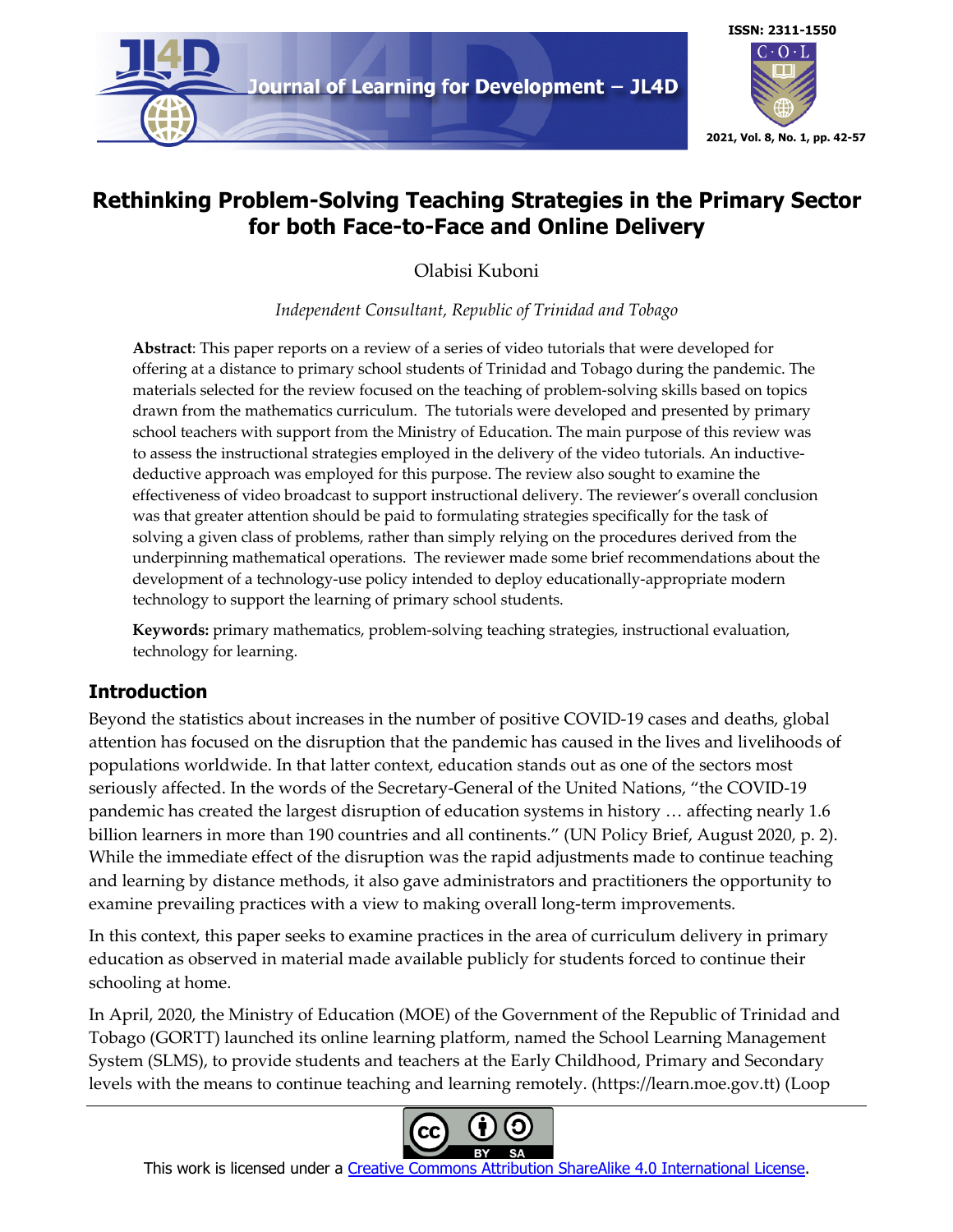News, April 14, 2020). According to information provided by the Ministry, about 50 teachers had volunteered to prepare and submit the learning resources that were made available on the SLMS. In addition, teachers, identified by school principals, served as presenters of videotaped lessons for broadcast. The Ministry provided detailed guidelines on how to gain access to the online platform. Parents were also invited to log in, given that, in many cases, they would be required to monitor their children's online learning activities. (*Loop News*, March 17, 2020; April 26, 2020)

In the section of the SLMS devoted to primary students, which is the area of interest of this paper, there were sub-sections providing materials for each grade level beginning with Infants (aged 5-6 years) and ending at Standard 5 (aged 11+). Standard 5 is the final grade level in the Primary sector. Students of this class sit the Secondary Entrance Assessment (SEA), which is the examination that facilitates placement in secondary schools.

Alongside the grade level materials, there was a special sub-section focusing specifically on the SEA, given the fact that students were missing out on critical classroom preparation for the examination. This section comprised two components: one, a collection of past examination papers and two, a series of video-recorded tutorials, presented by selected teachers from the school system, and based on topics drawn from the curriculum on which the examination was developed. Each tutorial provided instruction on a topic taken from the curriculum of each of the three subjects assessed in the examination, namely Creative Writing, English Language and Mathematics.

In addition to being uploaded on the SLMS, the SEA video tutorials were broadcast on the stateowned television station, TTT, which, for its part, also made them available on its Facebook page, *TTT Live Online.* The materials were, therefore, more readily available through this route than via the SLMS and this author opted to take advantage of this additional access route.

For the purposes of this paper, special attention is paid to the SEA subsection and specifically to the video tutorials on Mathematics. The reasons for this decision will be addressed more fully later.

## **Background to the Study**

While students, teachers and parents constituted the primary target audience, members of the wider population, including this author, also saw themselves as having a vested interest in this novel undertaking and reserved the right to make comments about it not only privately but through various public fora (e.g., Trinidad and Tobago Guardian, May 2, 2020; Kuboni, Facebook Post, May 5, 2020). The Ministry was therefore under intense scrutiny. Consequently, a considerable amount of information about the roll out of the SLMS was made available through the mainstream media and a lot of it was directed to keeping the population as a whole up-to-date and, hopefully, supportive of the Ministry's efforts. (CNC3 Editor, April 25, 2020).

Notwithstanding the obvious focus on the immediate goals of the SLMS, this author felt that the pandemic also presented an opportunity to examine prevailing practices in order to make improvements beyond the current emergency situation.

This perspective finds support in the recommendations made in the *UN Policy Brief: Education during COVID-19 and beyond*. One of the recommendations of this document calls for policymakers to "reimagine education and accelerate positive change in teaching and learning". Expanding on that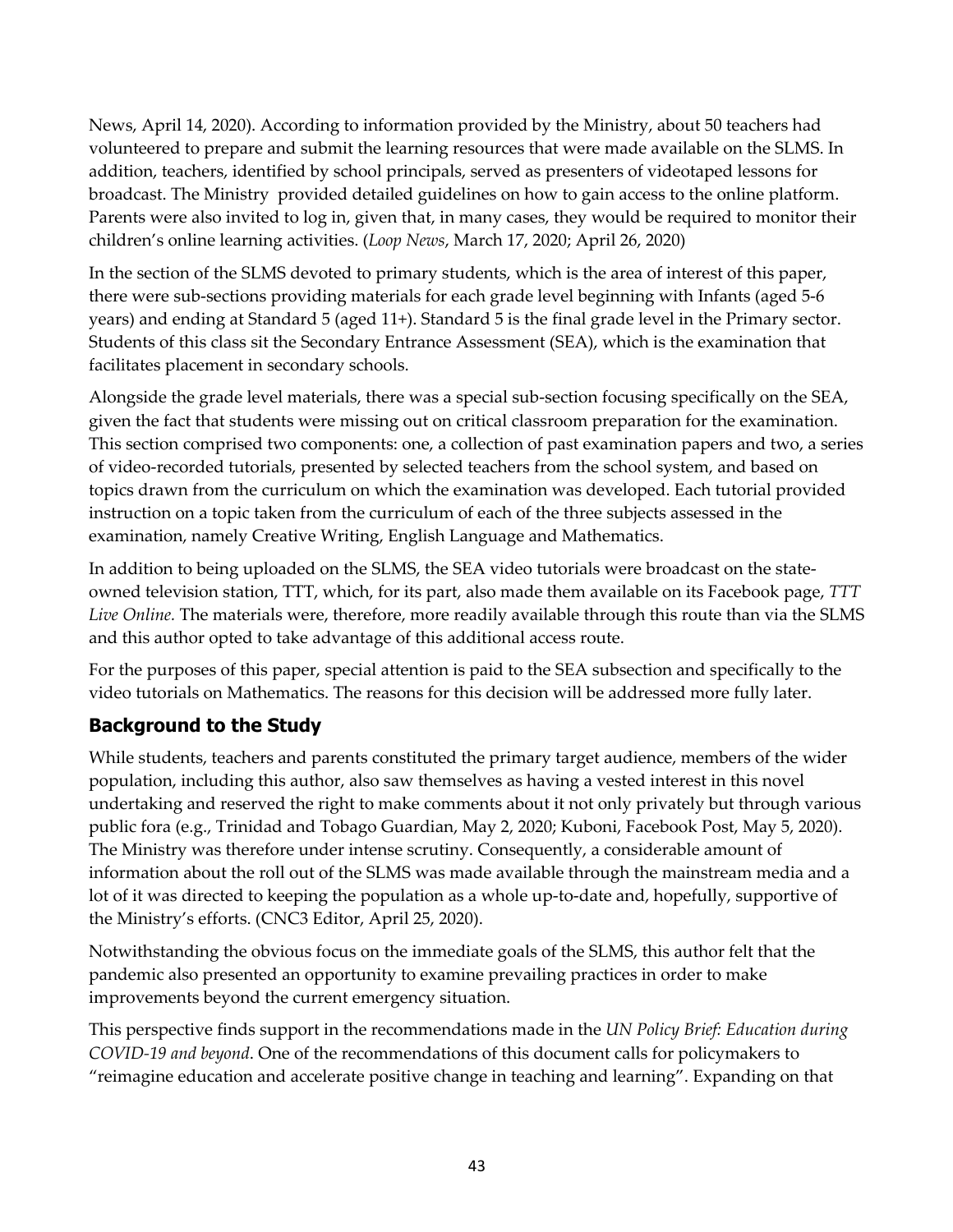idea, it further states, "As we 'build back resilient', we need to ensure that education systems are more flexible, equitable, and inclusive (UN Policy Brief, August 2020, p. 23).

The concern for greater equity and inclusion in the education system has particular relevance for primary and secondary education in Trinidad and Tobago, with the SEA occupying a very pivotal position across both sectors. This examination is critical in the life of every child 11 years and over as it is the vehicle that facilitates their transition from primary to secondary school. Approximately 18,000 students take the exam every year. While there are enough places in the secondary sector to accommodate almost all the children sitting the exam, only a small proportion of them will enter schools that are deemed to be of a high quality. It is beyond the scope and purpose of this paper to examine the SEA or even to explore the factors contributing to this disparity among secondary (and even primary) schools in the system. The only point of relevance in this context is that students with the highest scores in the examination are placed in the so-called 'prestige' secondary schools and those with the lowest scores are placed in schools that are deemed to be of a lower rank.

What this situation brings into focus, is the generally held view that there is a relationship between academic achievement and socio-economic status and that low socio-economic status typically correlates with low academic achievement (Devlin, 2013, Rigaud, 2013, Yelgun & Karaman, 2015). It is reasonable to infer therefore that those who were most deprived in the pre-COVID era would be the ones most challenged in these circumstances, and that the gap between high and low achievers in the primary school sector would widen even further. The study was therefore undertaken to review materials that were developed to provide instruction, at a distance, for all Standard 5 students due to sit the SEA in the current year.

Mathematics has been singled out as an area of low achievement in the primary school system of Trinidad and Tobago (Alexander & Maeda, 2015; Khan, 2017). For this reason, the author identified the Mathematics materials for special study.

The Mathematics component of the exam is based on four subject-matter strands, namely, Number, Measurement, Geometry and Statistics and entails the assessment of three types of thinking processes, namely, knowing, applying and reasoning in each strand. A closer look at the objectives associated with each of the thinking processes reveals that the task of problem solving is included, to some extent, in the process of applying, and definitely in relation to reasoning. Examples are as follows: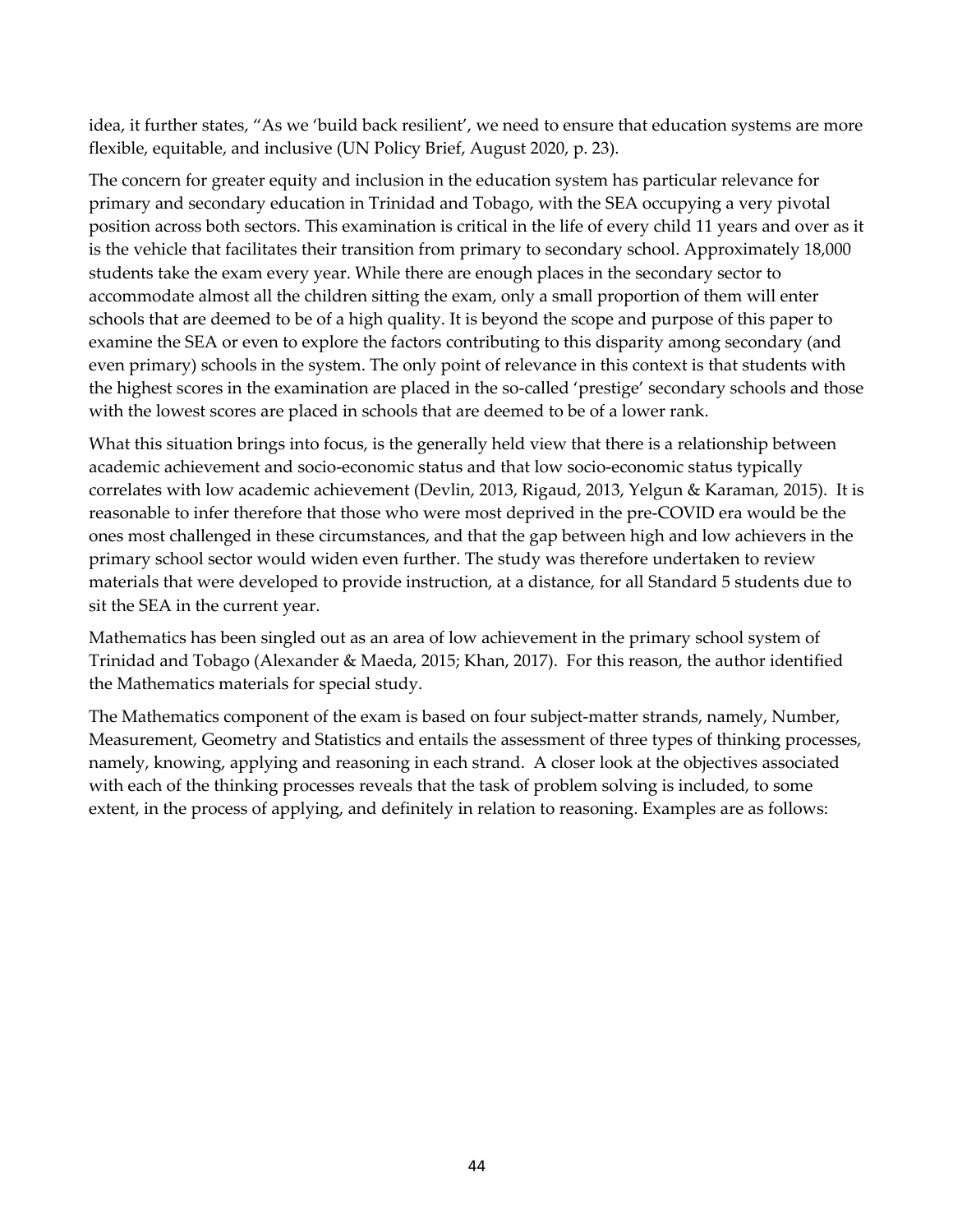|                   | Sub-section of   |                |                                                                |  |  |  |
|-------------------|------------------|----------------|----------------------------------------------------------------|--|--|--|
| <b>Strand</b>     | <b>Strand</b>    | <b>Process</b> | <b>Objective</b>                                               |  |  |  |
| <b>Numbers</b>    | Whole numbers    | Applying       | Solve one-step word problems involving any one of the four     |  |  |  |
|                   |                  |                | basic operations on whole numbers.                             |  |  |  |
|                   |                  | Reasoning      | Solve multi-step word problems involving any combination of    |  |  |  |
|                   |                  |                | the four basic operations on whole numbers.                    |  |  |  |
|                   | <b>Fractions</b> | Reasoning      | Solve multi-step problems involving fractions.                 |  |  |  |
|                   | Percent          | Reasoning      | Solve problems involving unequal sharing.                      |  |  |  |
| Measurement       | Area and         | Reasoning      | Solve problems involving area and perimeter of plane shapes.   |  |  |  |
|                   | perimeter        |                |                                                                |  |  |  |
|                   |                  |                | Solve problems in real-life contexts involving area.           |  |  |  |
|                   | Time             | Reasoning      | Solve computational and real-life problems involving hours and |  |  |  |
|                   |                  |                | minutes.                                                       |  |  |  |
| Geometry          | Symmetry         | Reasoning      | Solve problems involving line symmetry.                        |  |  |  |
| <b>Statistics</b> |                  | Reasoning      | Use analysed data to solve problems, draw conclusions and      |  |  |  |
|                   |                  |                | make decisions.                                                |  |  |  |
|                   |                  | Reasoning      | Solve problems involving mean/average.                         |  |  |  |

(https://www.moe.gov.tt/sea-2019-2023-framework/)

Almost all the video tutorials were based on problem-solving tasks using content derived from one or other of the strands identified.

In this regard, the SEA Mathematics materials, and by extension the curriculum guides from which they were derived, are consistent with the practice in other jurisdictions that place a high priority on problem-solving skills in the primary school Mathematics curriculum. This author regards the explanation provided by Phonapichatt, Wongwanich & Sujiva (2014) to be a useful starting point for understanding the nature of the activity. They assert:

A mathematical problem in this study means a mathematics-related question or situation that highly varies. It is a real situation seen in real life which requires a proper method and mathematical knowledge in order to be solved. (p. 3171).

It is against the background of the details outlined above that this author embarked on a study to assess the problem-solving strategies employed by the instructors in the video tutorials. Five video tutorials, on the topics 'Simple Interest', 'Perimeter and Area', 'Percent', 'Division with Fractions' and 'Unequal Shares' were reviewed. These were accessed from the 'S.E.A Time' segment of the Facebook Page *TTT Live Online* during the period July to mid-August, 2020. (https://www.facebook.com/watch/tttliveonline/)

While the assessment focuses mainly on the problem-solving strategies that the video tutors utilised, attention is also paid to the broadcast medium used to deliver the instruction.

## **Purpose of the Study**

The study seeks to assess the instructional strategies employed in the delivery of the video tutorials to facilitate the development of mathematical problem-solving skills in students preparing for the SEA.

The study also seeks to examine the effectiveness of the video broadcasts to support instructional delivery.

Finally, the study makes recommendations for rethinking this aspect of the mathematics curriculum and for formulating a policy for technology-enhanced curriculum delivery in the primary education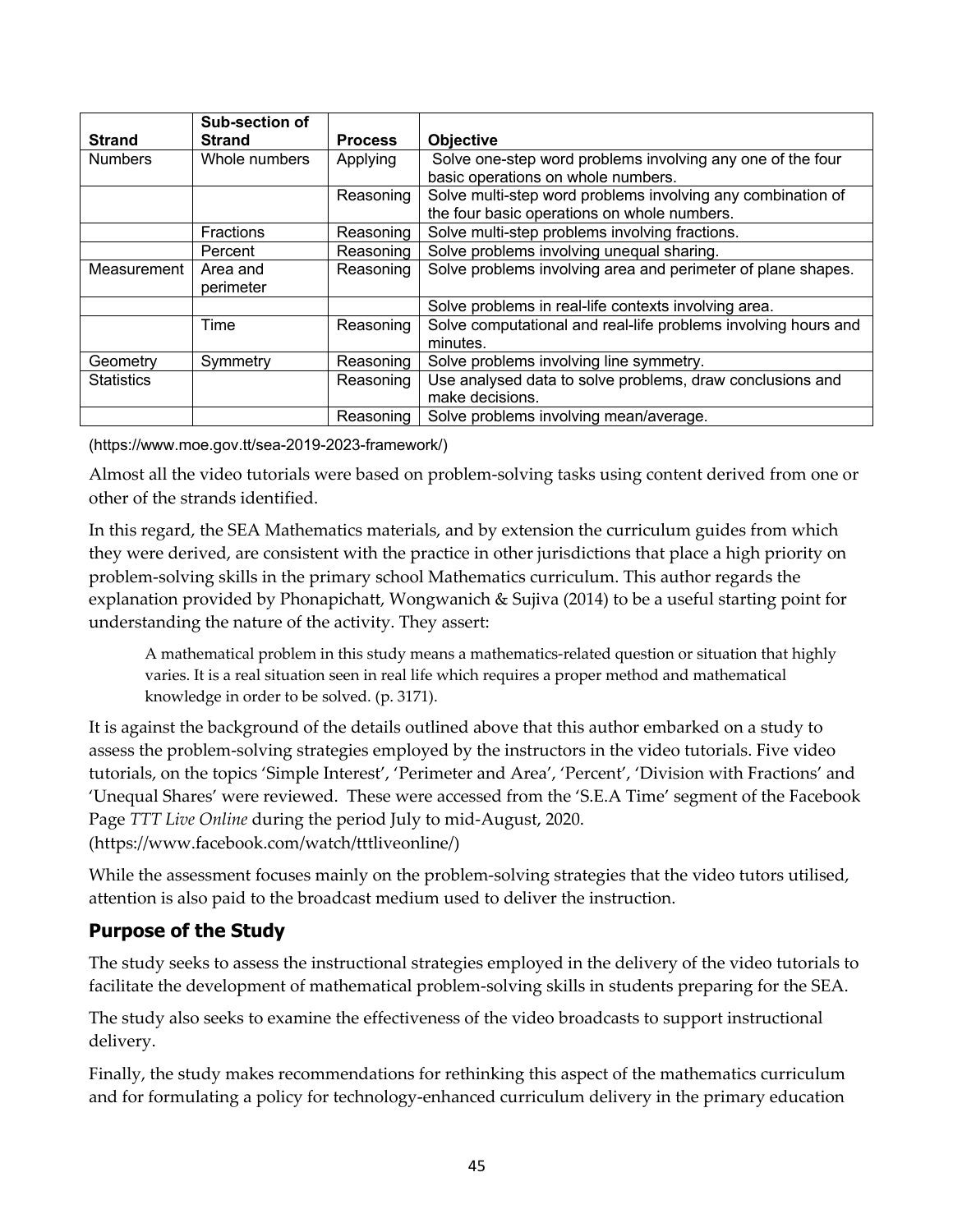sector of Trinidad and Tobago, to support learning both during and beyond the period of the pandemic.

## **Methods**

An inductive-deductive approach (Burney & Saleem, 2008; Soiferman, 2010) was used to conduct this study. In the first stage, the reviewer went through each of the selected tutorials at least twice taking note of areas of interest from an instructional perspective and observing similarities and differences between and among teaching methods employed in the respective tutorials. Thereafter, based on further study of these specific methods, the reviewer categorized them into broader instructional strategies.

Ultimately, the strategies emerging from this study were used to do a closer, more in-depth assessment of the tutorials.

## **Procedures**

The five Mathematics video tutorials that were downloaded were added to the author's set of saved items on her Facebook page and included in a special collection labelled, 'COVID and Schooling'.

As noted earlier, the reviewer browsed through each of the five videos, paying special attention to the methods used for instructional delivery, and thereafter categorizing these into broader instructional strategies. In order to ascertain whether the strategies identified in this study were consistent with those that feature in the wider field of study into mathematical problem-solving strategies, the reviewer conducted a brief examination of the relevant literature.

Each instructional strategy was then used to conduct a more in-depth analysis of the tutorials. The elements of the tutorial analysed were the oral presentation of the tutor, accompanying information provided on the whiteboard, and demonstrations using teaching aids. The most appropriate tutorial was selected for the analysis of a given instructional strategy.

## **Delimitations of the Study**

The study focuses exclusively on the instructional strategies employed by the tutors in the delivery of the video tutorials. It does not seek to examine learning outcomes. Neither is it intended as an evaluation of individual video tutorials. Rather, it seeks to analyse some instructional strategies used within the tutorials with a view to highlighting their strengths and/or weaknesses in relation to the overall goal of facilitating the development of problem-solving skills. Where appropriate, it offers suggestions for improvement.

## **Limitations of the Study**

Two limitations are to be noted. First, the video tutorials chosen for download were arbitrarily selected. No systematic procedure was employed. Nonetheless, in the opinion of the author, the five selected represented a good cross-section of the available pool.

Secondly, the findings obtained by the author/reviewer were not validated by a second reviewer. While this key requirement cannot be downplayed, there are two other aspects of the study that, in some way, can partially compensate for its absence. The author is of the view that the decision to identify similar strategies in the broader literature can serve to show some consistency with similar work in the field. In addition, the author believes that her own experience as a teacher, teacher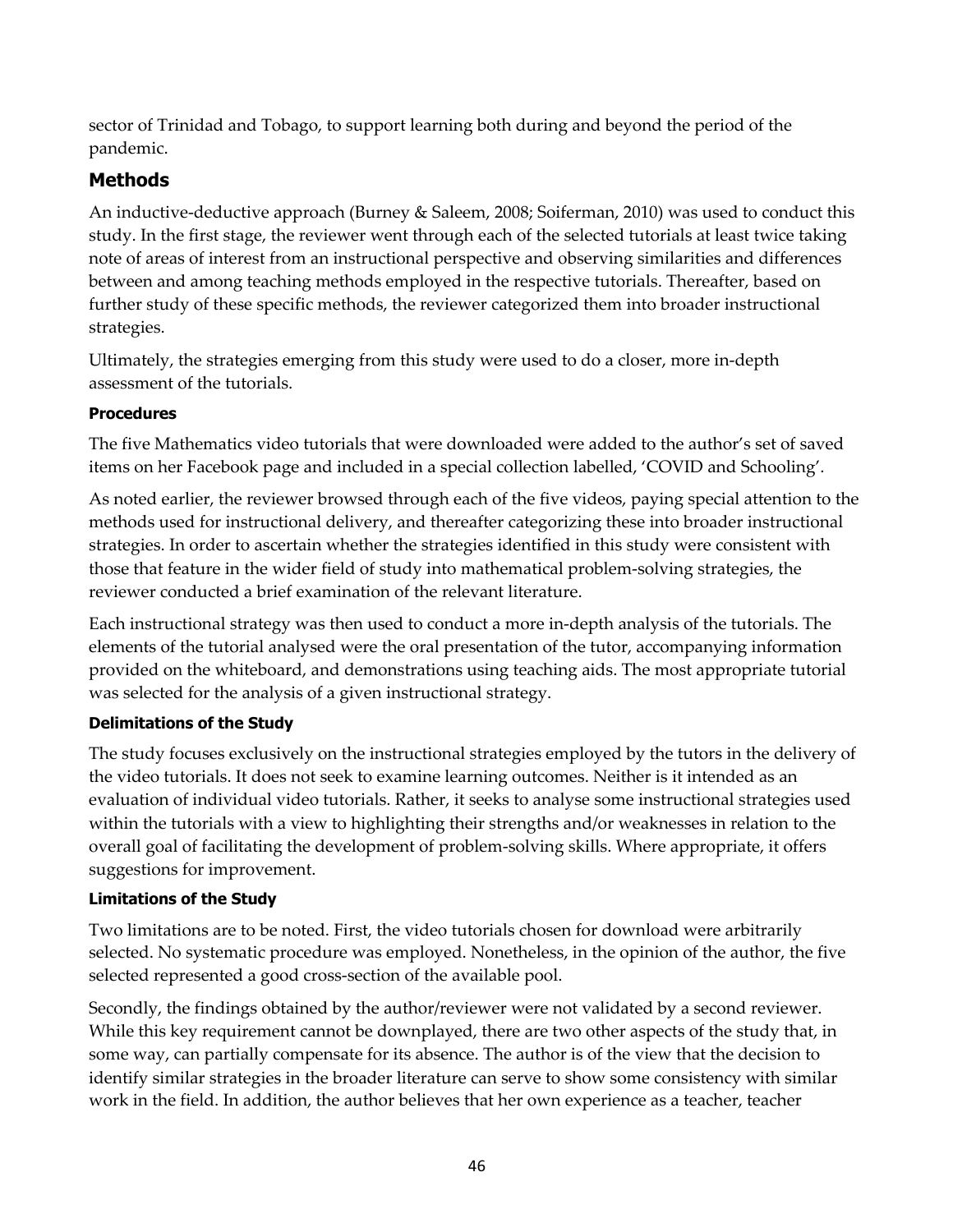educator and educational technologist has equipped her with the tools to conduct a reasonable assessment of the materials.

## **Findings**

### **Video Broadcasting: Pros and Cons**

The benefits of using this delivery mode are applicable both in terms of its reach as well as the standard of production that it makes possible.

Since a large number of students were unable to access the SLMS, delivering content in this mode and making it available via television, was a major advantage. Moreover, Trinidad and Tobago Television (TTT), the state-owned television network of Trinidad and Tobago, enjoys good reception across both islands, including in rural areas.

All the tutorials were carefully prepared. Most were divided into segments, with each successive segment building on the one preceding it. What this ensured was that the same standard of materials was available for all viewers.

The production of the tutorials benefitted immensely from the professional input of the production staff of TTT. Of special significance was the variation in camera angles employed. Close-ups were used to good effect to allow students to zero in on some detail or some written material on the whiteboard, or some activity that the tutor was engaged in. Wide angled shots allowed viewers to see all aspects of the teaching space in relation to one another.

Another feature to be noted was the simulated interactive style that the tutors adopted in delivering their presentations. They demonstrated that they were very aware of the need to enhance their delivery in order to connect with their distant viewing audience. Judging from posts in the 'Chat' linked to the Face Book presentations, some presenters were able to stimulate their viewers to respond and even initiate discussion points during their presentations. While these viewers may not necessarily have been students, the fact that the presentations were able to elicit these responses should be noted.

Notwithstanding these positive features of the broadcast mode, there were some limitations that should not be ignored. Basically, delivery of this type mimics the one-to-many lecture style of the 'live' classroom. Even though, in both cases, there are strategies to foster two-way communication, this is limited. In fact, in reality, there is no two-way communication when the material is prerecorded.

Another limitation is that the format, as a stand-alone vehicle, is incapable of adequately handling all facets of the instructional delivery required. Notwithstanding the best efforts of the tutors, it was evident that some aspects of the content may not have been treated to the extent required. The point being made here is that while stand-alone video broadcasting, transmitted by television to a mass audience, can serve important school-related purposes in emergency situations, there are limitations that should also be acknowledged.

#### **Examination of Selected Instructional Strategies**

Five strategies emerged from the preliminary analysis and were used to facilitate closer examination of the approach to instructional delivery. Moreover, as stated earlier, efforts were made to ascertain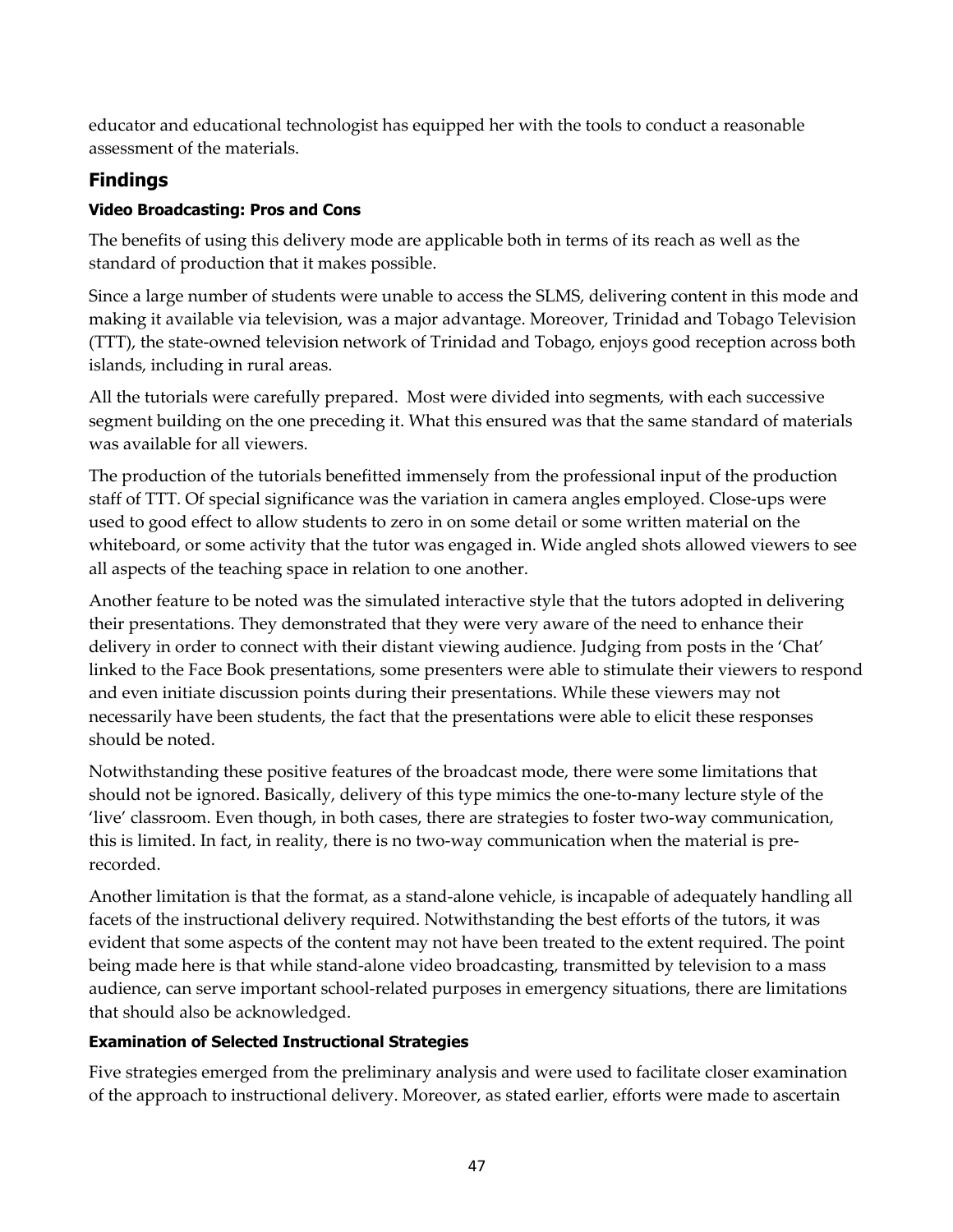the extent to which these strategies were reflective of the wider pool used to facilitate the development of problem-solving skills.

## *Clarifying Key Concepts*

At the beginning of a tutorial, the tutor would identify and define the key concepts embedded in the problem-solving activity to be taught. In almost all instances, she would also remind the distance students about the importance of remembering the explanation as they embarked on the activity. The role of concept definition is examined in relation to two tutorial topics.

The two terms in the topic 'Perimeter and Area', were identified as the concepts to be explained. (https://www.facebook.com/watch/?ref=saved&v=300611234289110)

*Perimeter* was described as "distance around a shape or an object" and *Area*, as "surface covered". Applying the meaning of these two concepts to the shapes of a square and a rectangle, the tutor was able to generate formulae for calculating both the perimeter and the area, which could then be applied for problem solving. Following are two of the problems worked on:

- Square A and Rectangle B have the same perimeter. If the breadth of Rectangle B is 8 cm, calculate the length of Rectangle B. (*accompanying this word problem were the drawings of a square, with a side of 10cm. and a rectangle with a breadth of 8 cm.)*
- Mr. Smith requires 350 metres of wire to fence all around a rectangular plot of land. The length of the plot is 100 metres. What is its breadth? (*This problem was not accompanied by a drawing. However, the tutor drew one, which seemed to suggest that the students were being encouraged to take that route as well).*

What we have in both problems is a direct connection between what students were expected to know about the two key concepts and what the respective problems required them to do. However, when we examine a third problem based on this same topic, the connection is not so readily recognisable. That problem reads:

• Calculate the number of square tiles each measuring 20 cm. that can tile a floor measuring 5 m by 4 m.

A few questions arise here. Is this problem dealing with "surface covered" or "distance around"? Is the student required to calculate area or perimeter? An important difference between this problem and the first two, is that this one does not clearly show a link to the two key concepts and this may turn out to be a stumbling block for many students.

For the topic 'Simple Interest', four concepts were identified, namely *Simple Interest*, *Principal, Rate,* and *Time.* (https://www.facebook.com/watch/?ref=saved&v=323968835647872)

All four combine to yield the formula:

•  $SI = P \times R \times T$ 

Prior to generating this formula, the tutor provided explanations for each of the four concepts. The first two were defined as follows:

• Simple Interest is the fee paid on an amount of money whether it is loaned, borrowed or invested.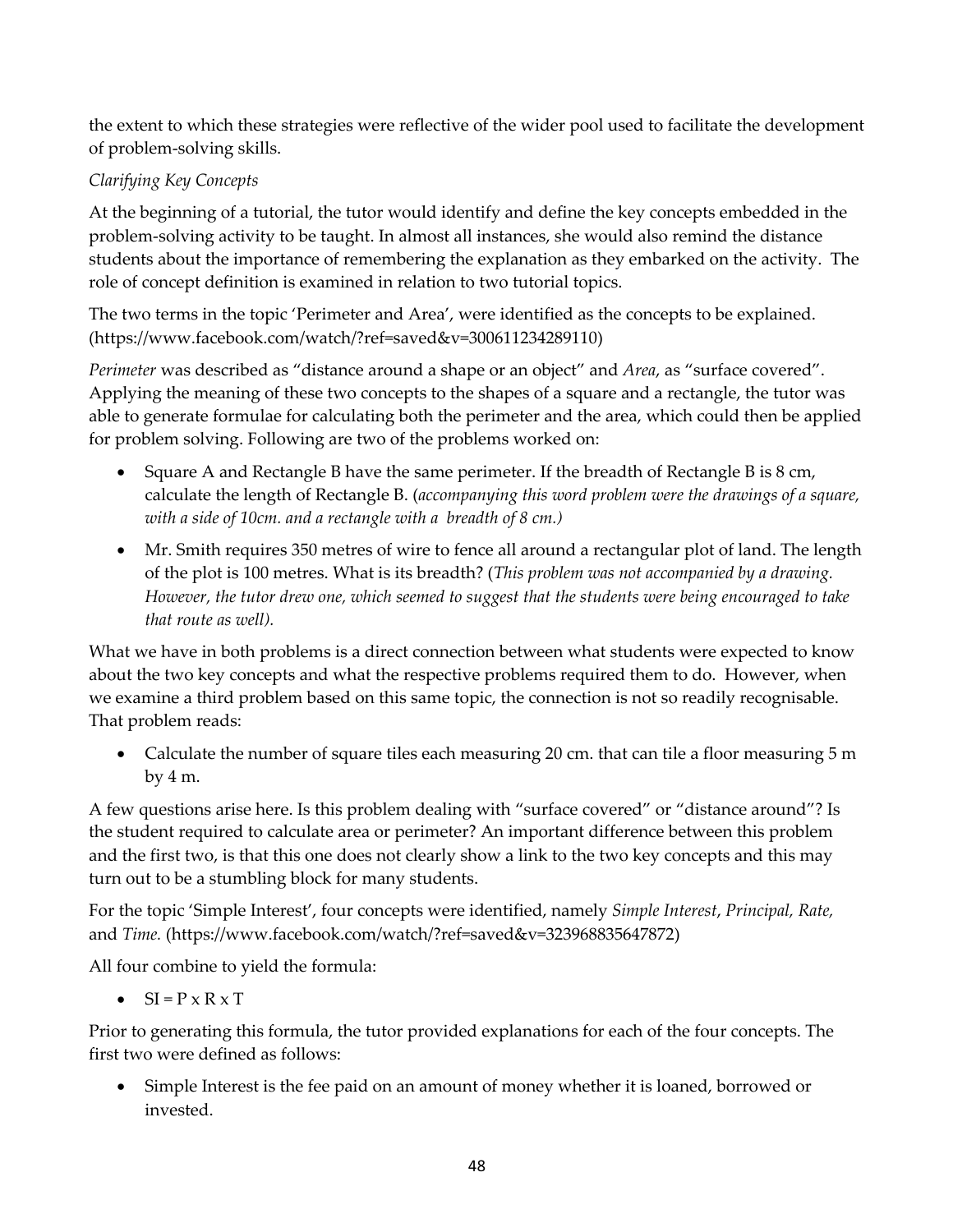• The money that we loan, borrow or invest is called the Principal.

The definition of these two concepts is based on the assumption that students already have a clear understanding of the subsidiary terms, 'fee', 'loan', 'borrow' and 'invest'. In addition, the tutor is also assuming that students would not conflate this new term 'Principal' with the title used for the person who is the head of the school! Ultimately, some students may resort to rote memorization, which is likely to impede understanding even further.

In seeking to clarify key concepts, teachers may wish to consider expanding on the bare essential explanation in order to give students the best possible chance of grasping all relevant dimensions of the new term.

This perspective seems to find support in a study conducted among elementary Puerto Rican students. Based on an investigation of students' ability to understand word problems involving ratio, that researcher concluded that the study provided "evidence that the meaning of concepts and relationships in a two-step word problem is a major source of difficulty in solving the problem". (Quintero, 1983, p. 111)

## *Dissecting the Text*

The issue regarding the understanding of concepts is part of a wider concern about capacity to unpack the language through which the problem is conveyed. Often, the typical expressions associated with mathematical operations are not always used in constructing the problem statement. As a result, students must rely on prior language competence to locate core mathematics-related information.

The following problem taken from the tutorial 'Division with Fractions', poses such a challenge:

- A school's choir sold 15 frosted chocolate cakes at a cake sale. Each cake was cut into 8 slices and 3 slices were packaged per box. How many boxes of cake were on sale?
	- o Ian says he can solve  $15 \div 3/8$  for the answer. Li says he can solve  $15 \div 8/3$  for the answer.
	- o Which boy is correct? Explain your reasoning.

(https://www.facebook.com/watch/?ref=saved&v=3242415585801979)

Looking only at the first part of the problem, there is nothing that overtly indicates that it entails division by fractions. With careful reading, some students may be able to come to that conclusion, but others may not. Including the second part was very likely intended to ensure that all students have the same basic information to undertake the task.

Students' ability to dissect the text of a problem in order to extract the core information needed to initiate the problem-solving task is an area that requires its own focussed attention. Of relevance in this regard is the conclusion arrived at in a 2008 study that "children's text comprehension skills and mathematical word problem-solving performance were interrelated." (Vilenius-Tuohimaa, Aunola, & Nurmi, 2008, p. 422).

## *From the Concrete to the Abstract*

The use of manipulatives to facilitate learning transfer from the concrete to the abstract is welldocumented (e.g., Kamina & Iyer, 2009). Manipulatives featured in several tutorials to introduce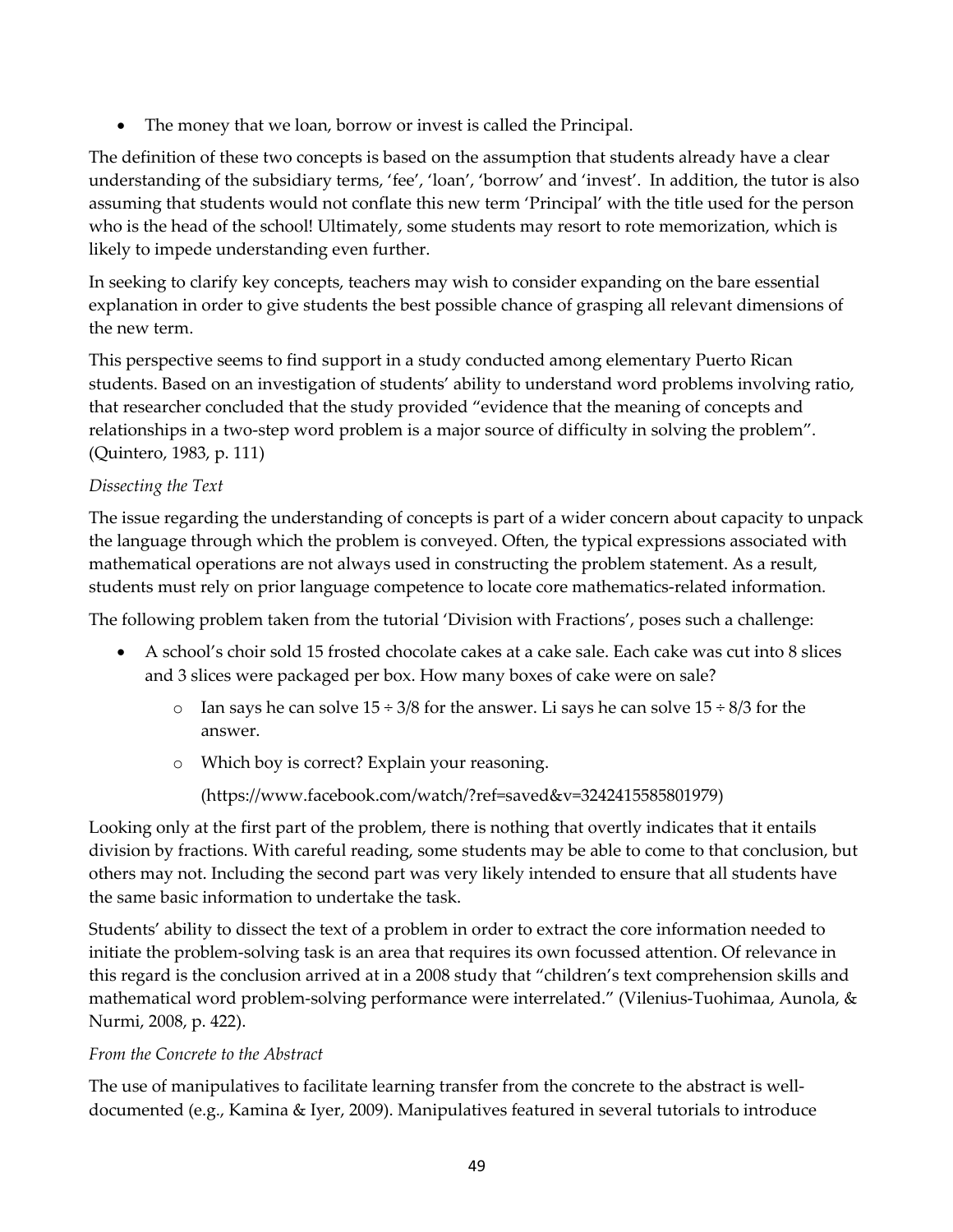students to mathematical operations at the level of the concrete and which they could eventually encounter in a more abstract form. These operations could, in turn, be applied in order to arrive at a solution for relevant word problems. Based on observations made of tutors' handling of the teaching aids, two recommendations are pertinent here. First, teachers must ensure that the objective(s) adopted for conducting the demonstration with the teaching aids are consistent with those of the related abstract operations and, by extension, with the class of problems to be solved. Secondly, teachers must have a plan to take the students to a point where they (the students) can confidently make the transition from concrete operations to the realm of abstract thinking, not only in terms of doing abstract calculations but also in terms of applying those operations in order to generate solutions to the relevant problems.

One tutorial in which extensive use was made of teaching aids was the one on Percent (Percentage). Cuisenaire rods, flats, and a fraction board were the objects used to initiate the instruction. (https://www.facebook.com/watch/?ref=saved&v=1283760121827062)

Based on the tutorial objectives, students were expected to:

- Develop an understanding of percent
- Express quantities as percent of other quantities
- Calculate percent of quantities
- Solve problems involving percent

However, immediately after these objectives were stated, the tutorial shifted focus to a problem involving fractions, which stated:

• Randy had \$100.00 in his pocket. He spent \$5.00 on a bottle of water. What fraction of his money did he spend on the bottle of water?

For about the first twenty-five minutes of the tutorial, the focus of the activity being carried out with the teaching aids was fractions, and specifically fractions with a denominator of a hundred. The teaching aids were used to demonstrate a part of a whole as a fraction. It was only towards the end of the first half that percent was introduced. A grid, divided into one hundred parts, was introduced at this point and presented decimals and percent as equivalents of the fractions previously generated using the teaching aids. The segment then concluded with a conversion table showing selected fractions and their equivalents as decimals and percent. In the latter part of the tutorial, problems consistent with the original objectives were introduced. However, the content learned using the teaching aids was largely ignored during this segment. Thus, there was no carryover from demonstration to problem-solving activity.

One is not attempting to question the validity of the linear approach to calculating the percent, starting at the level of fractions. Rather, the point being made here is that the objective and strategy that guided the use of the teaching aids were not consistent with the overall objectives of the tutorial.

#### *Using Line Drawings to Model more Complex Phenomena*

Line drawings, like the teaching aids discussed above, provide an avenue for students to encounter abstract ideas in a form that is more concrete and, as such, more readily understood. One author uses the expression 'diagramming the problem' to refer to this activity (Zambo, 1992, p. 153). However, it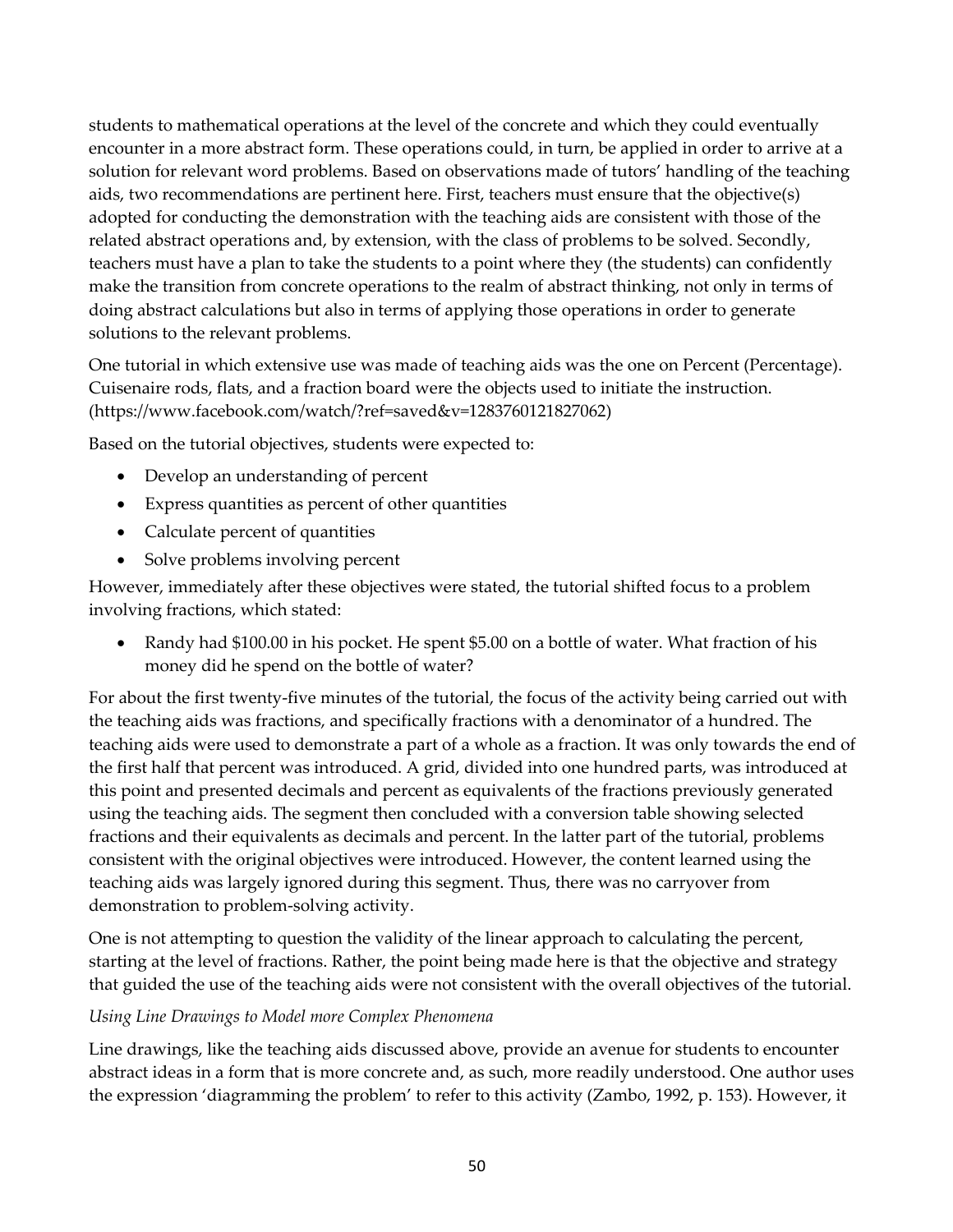should also be noted that line drawings are 'less concrete' than the typical teaching aids and function at a higher level of abstraction than the more concrete objects. Two ways in which they were used are noted here.

In one instance, a line drawing was used to provide a simplified representation of a more complex real-world phenomenon, in order to highlight features that students were required to pay attention to. In another instance, simplified line drawings served as an explanatory tool to clarify and make more accessible the core meaning of mathematical expressions. Examples of both are shown below.

With regard to the first, a simple diagram, drawn on the whiteboard in the tutorial on Perimeter and Area, served to illustrate the word problem below it.

(https://www.facebook.com/watch/?ref=saved&v=300611234289110)



• In the backyard above, the flower plot has a one-metre path around it. Calculate the area of the path. (**Note: the four dotted lines seen in this diagram were not included in the original in the tutorial).**

Whether consciously acknowledged or not, this problem is making certain assumptions about the students. For example,

- They can make a mental connection between this two-dimensional image and a real-world backyard, with flowers planted in the centre of it. In so doing, they accept this drawing as a scaled-down representation of the real-world phenomenon.
- They understand the convention that, in a scaled-down model, accurate measurements are not used and that instead, the lengths of the lines used in constructing the model are, as far as possible, proportionately equivalent to the actual lengths of the measurements given.
- Looking more closely at this scaled-down model, they recognise that, while one can see a clear single rectangular shape enclosing the backyard, and another enclosing the flower plot, that is not the case with the path. They will need to come up with a different mental model for visualizing the path.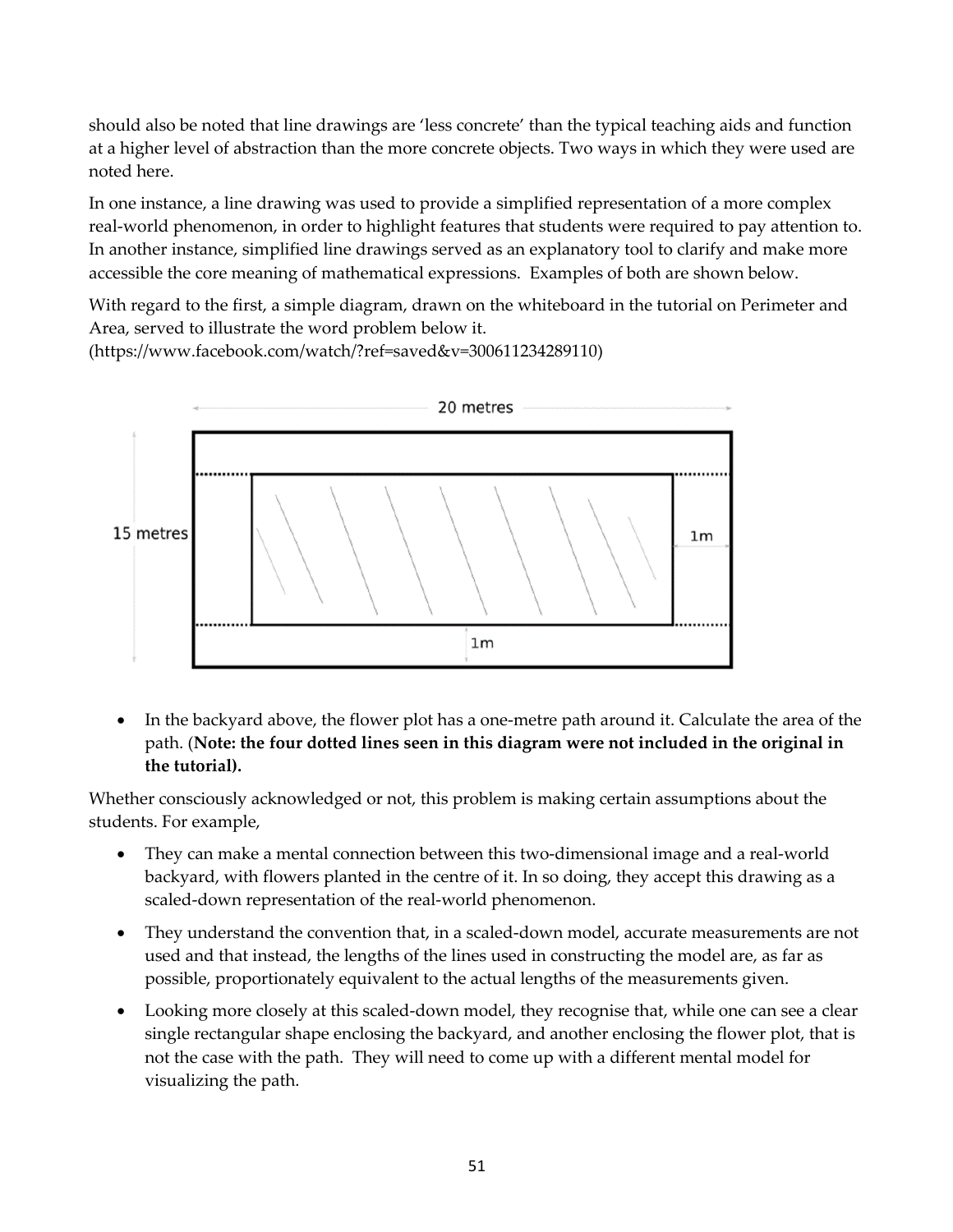Overall, this type of problem is based on the assumption that even before students undertake the required mathematical operations, they must draw on some underlying prior knowledge in order to set the stage for carrying them out.

Line drawings were also used to render abstract operations in a more concrete form and, as a result, more readily understood by students. In the tutorial dealing with the topic 'Division with Fractions', line drawings were used extensively to bring greater clarity to operations that, in their abstract form, may not have been readily understood.

(https://www.facebook.com/watch/?ref=saved&v=3242415585801979)

The statement below applies to the set of mathematical operations that follow it. Note the line drawings accompanying each example of a division by a unit fraction.

For each whole divided by a unit fraction, the result is the total number of unit fractions that form the whole.

| $1 \div \frac{1}{2} = 2$ |    |                |                |                |                |                |                |   |  |  |
|--------------------------|----|----------------|----------------|----------------|----------------|----------------|----------------|---|--|--|
|                          | -1 |                |                |                | $\overline{2}$ |                |                |   |  |  |
| $1 \div \frac{1}{4} = 4$ |    |                |                |                |                |                |                |   |  |  |
|                          | 1  |                | $\overline{2}$ |                | 3              |                | $\overline{4}$ |   |  |  |
| $1 \div 1/5 = 5$         |    |                |                |                |                |                |                |   |  |  |
|                          |    | $\overline{2}$ |                | $\mathfrak{Z}$ |                | $\overline{4}$ |                | 5 |  |  |
| $1 \div 1/12 = 12$       |    |                |                |                |                |                |                |   |  |  |

This set of diagrams formed part of an instructional sequence in the first segment of the tutorial, the purpose of which was to reinforce the statement that:

1 |2 |3 |4 |5 |6 |7 |8 |9 |10 |11 |12

Dividing any number by a unit fraction is the same as multiplying the number by the reciprocal of the *unit fraction.*

When using line drawings as an explanatory tool, it is important to ensure that each successive drawing (or set of drawings) builds on its predecessor, with appropriate additional information, so as to provide a logical, well-ordered path to the ultimate content to be learned. Reducing and/or removing them prematurely may compromise the student's ability to reach the intended learning target, as was probably the case in this tutorial.

#### *Formulating a Specific Strategy for Problem Solving*

In the final analysis, what students require from the instruction provided by the tutor is a complete well-integrated strategy to guide the problem-solving activity. All the elements must blend together in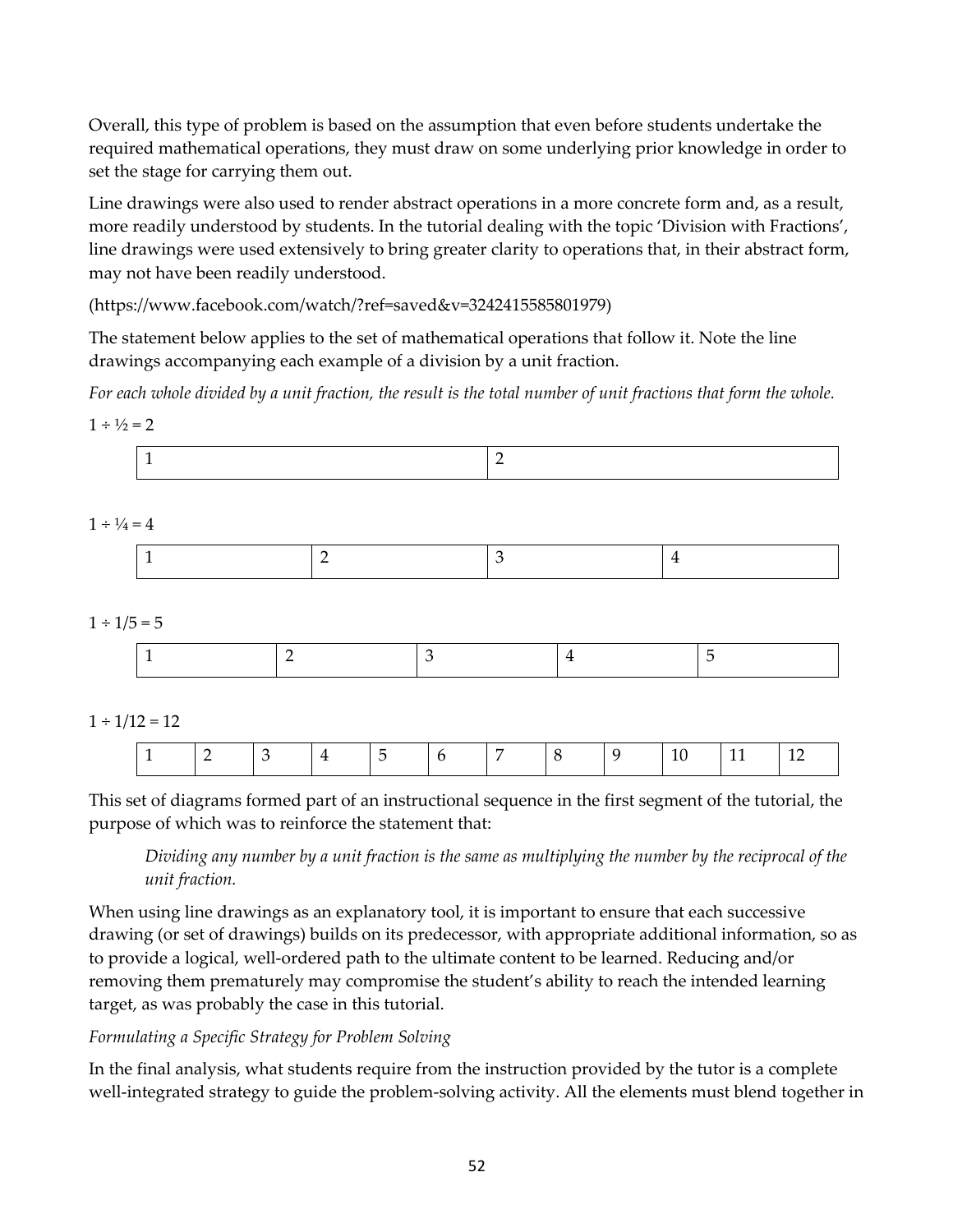order to efficiently support them in carrying out the task of generating a solution to the given problem. Such a strategy must meet three essential criteria. First, it must be directly applicable to a particular category of problems. Second, it must be robust enough to hold together over several applications. Third, even as it holds together, it must still be flexible enough so that it may be adapted in instances where a given problem, though belonging to a particular category, varies from the typical.

While it is the tutor (teacher) who initiates the formulation of the strategy, it is the student who eventually must put it to use. Consequently, the student must come to know the strategy and take control of it in order to use it. Two issues are to be noted in this regard.

In some tutorials, the strategy for solving the problem was more clearly articulated than others. Two examples of the former were 'Perimeter/Area' and 'Simple Interest'1. A closer examination of these two revealed that the related problems were closely tied to the mathematical operations on which they were based. Further, for each, actual written formulae were provided as a follow-up to the explanation of the operation. This was even more clearly done in the case of the 'Perimeter/Area' tutorial. Thus, even when the problem veered slightly away from the mathematical operation, one could expect that the same strategy, based on the mathematical operation, would provide adequate support for working out the solution.

Two others that did not fit into this mould were 'Division with Fractions' and 'Unequal Shares'. In the case of the former, a substantial portion of the tutorial was dedicated to an explanation of various division by fraction operations, with accompanying formulae to reinforce the calculations. The latter part of the tutorial featured word problems based on the preceding operations. However, the close link detected between mathematical operations and problems in the 'Perimeter/Area' and 'Simple Interest' tutorials was not always evident in the problems on 'Division with Fractions'. The following problem brings this issue to the fore:

• Pat studies 4 hours daily, from Monday to Friday. She studies 2/3 of an hour during each session. If she studies 6 subjects, how many sessions does she spend per week on each subject?

Even though it is expected that procedures related to the mathematical operation, 'Division with Fractions' would play a part in the solution of this problem, there was clearly need for some intermediary guidelines, specific to this category of problems, to link the problem with the procedures related to that mathematical operation. Such guidelines could be expected to assist students in their interpretation of the problem and put them on the path to working out its solution. However, this was not done. What was provided, though, were four broad steps, broken down into sub-steps, that could, in fact, apply to any problem-type. The four were:

- Understand the problem
- Devise a plan
- Carry out the plan
- Check the solution.

 $<sup>1</sup>$  The issues regarding inadequate clarification of concepts in these two tutorials, that were discussed earlier, have been temporarily set</sup> aside for the purpose of the current discussion.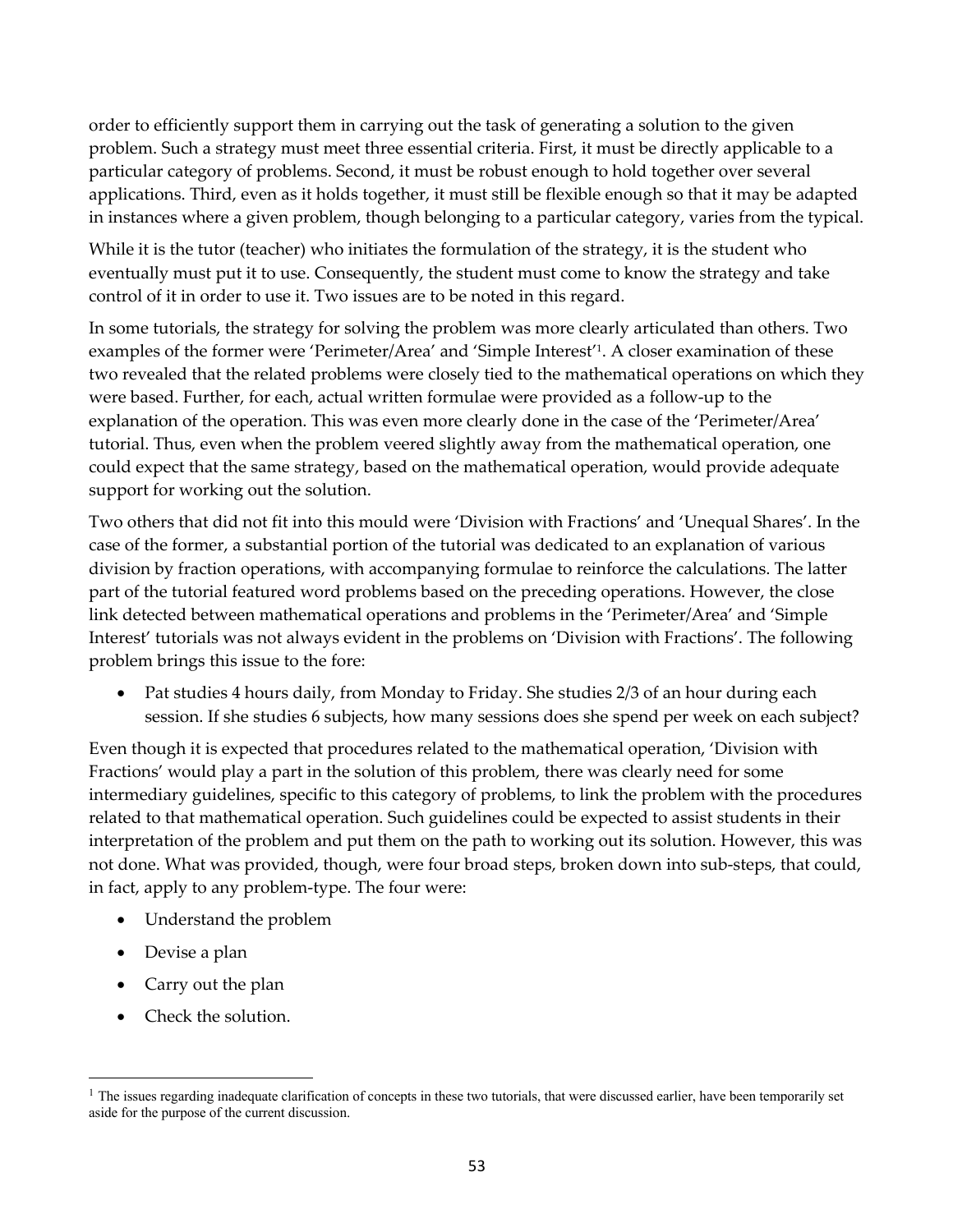It is very unlikely that students, working on their own, would be able to make any meaningful use of these steps.

Unlike 'Division with Fractions', the problems on 'Unequal Sharing' were not linked to a formal set of mathematical operations. However, similar to the former, there were a set of general steps. These were, "read, plan, do, check", with additional "things to remember when you read a problem", namely:

- Identify the whole
- Identify the number of parts
- Identify different characteristics of unequal shares

(https://www.facebook.com/tttliveonline/videos/261474185017089)

In delivering the instruction for this latter group of problems, the tutor did, in fact, use strategies that were based on the broad guidelines provided. There was frequent use of diagrams to support her oral explanation of the procedures being applied. Overall, though, the combination of diagrams and explanations did not seem to be grounded in a formalised set of rules that could apply over a whole group of problems. Nonetheless, one got a sense that the tutor was drawing on an internal knowledge base, even though it was not conveyed in a very well organised way.

One should not underestimate the value of clear problem-specific instructions to guide the solution of particular categories of problems. This perspective is being proposed even in instances where the procedures developed for the calculation of the base operations appear to offer good support for the related problem-solving exercise. The question that emerges in such cases is whether the same will hold true when the problems become more complex.

One should not assume that the instruction provided to support the learning of the base operations, would automatically transfer to the task of solving related word problems, even though the transition that the tutor makes may appear to be seamless. For the average student, knowing how to divide by fractions, or even calculating the perimeter and area of plane shapes, may not necessarily provide him or her with all the tools for solving problems based on those operations. The point being emphasized here is that problem-solving tasks require their own procedures in their own right.

A useful starting point for formulating appropriate strategies may lie in the oral communication of teachers themselves. Such communication is drawing on an internal knowledge base that may be more substantial than what is openly shared with the students. Unpacking that spoken text, inclusive of teacher-student interactions (whether simulated or real), while simultaneously tapping into the internal knowledge base, should be a critical part of the exercise of formulating well-constructed strategies that students can take ownership of.

Even as one acknowledges the need for strategy formulation geared to satisfy the requirements of a specific problem type, one needs to be wary of conveying the impression that there is a single strategy that will apply to all possible problems that fall within the same topic area. Consequently, an important aspect of building capacity for problem solving is for teachers to be aware that they are assisting students to build a strategy that can, not only work in its own right, but which they (the students) will be required to adjust from time to time given variations in the problems to be solved.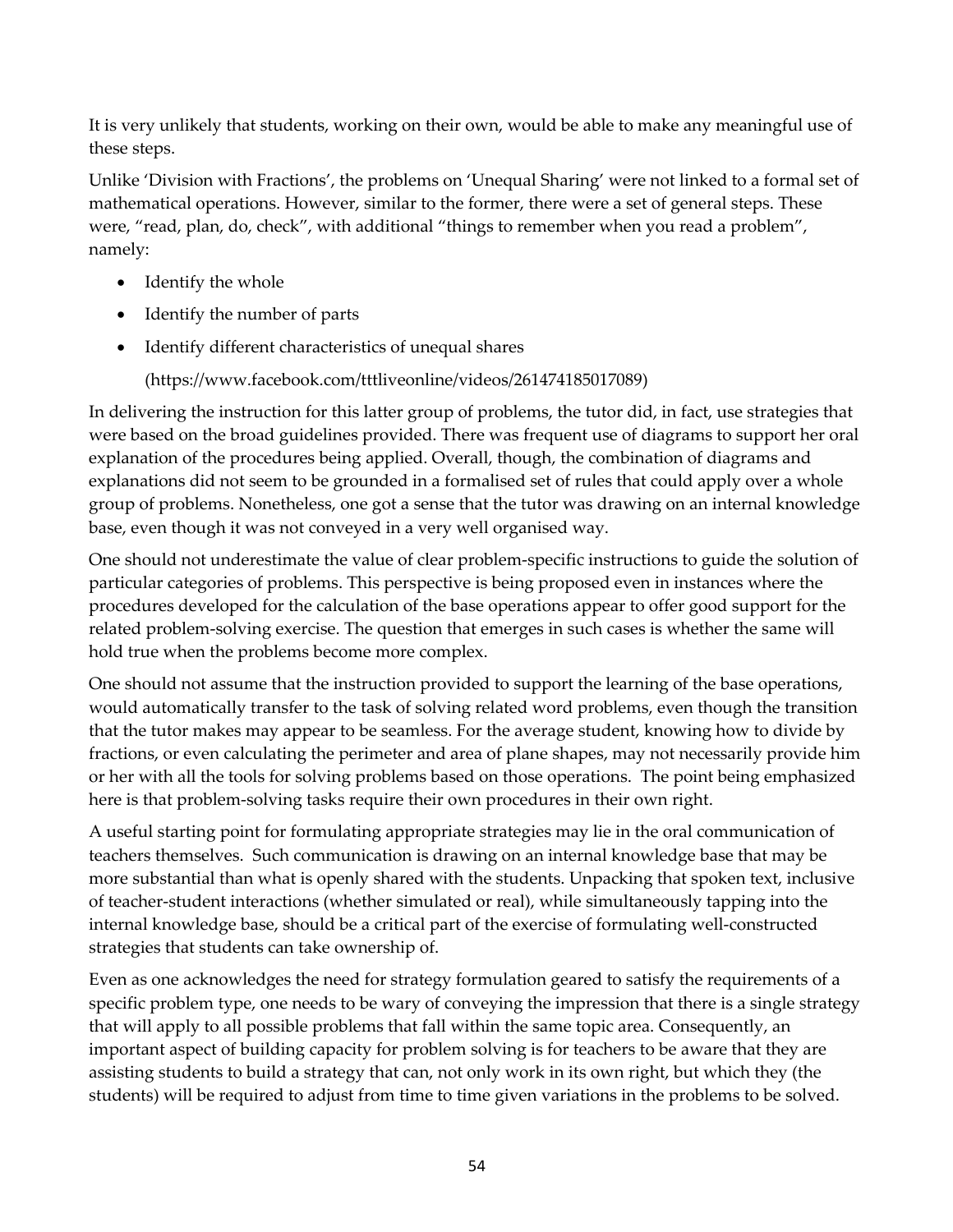Students' ability to vary existing strategies to meet the requirements of slightly different problems, or alternatively to generate a new strategy, will be dependent on the extent to which they have a substantial body of already developed strategies that they can draw on to construct something (almost) new.

## **Conclusions and Recommendations**

While this review was conducted on video tutorials developed to facilitate remote teaching during the pandemic, it is the intention of the reviewer that the actual assessment would apply to any teaching mode, whether at a distance or face-to-face. At the same time, given the way the pandemic has thrust matters regarding the role of technology in education to the fore, the reviewer recognises the need to address this issue not only in relation to the teaching of problem-solving skills, but to primary education as a whole.

With regard to problem-solving skills, there was a need for improvement in specific aspects of the instruction, namely:

- Concept clarification, to allow students to get an understanding of key terms beyond surface definitions and explanations.
- Interpretation of the text (language) of the problem, so that students would be able to unpack the meanings of non-mathematical words and phrases used in the problem and make appropriate linkages with core mathematics-related terms and principles.
- Transitioning from concrete operations to abstract thinking, to give students the opportunity to manipulate objects themselves to give them the confidence to make the crossover to more abstract modes of thinking.
- Facilitating students' ability to recognise and also create diagrams and other line drawings as representations of more complex real-world phenomena.
- Maintaining consistency between overall problem objectives and those for subsidiary, enabling components of the instruction.
- Building robust well-integrated strategy(ies) for a given class of problems, which students can take ownership of and use for their own problem-solving tasks, and further, which can serve as a foundation from which they can develop higher level strategies as required.

One acknowledges that not all of the strategies could or should be accommodated under a single umbrella. Consequently, what is also required is a broad-based appraisal of the curriculum both within and across content areas to make the necessary adjustments.

The approach described above is consistent with the fundamentals of Pedagogical Content Knowledge (PCK), described as "the knowledge that teachers develop over time, and through experience, about how to teach particular content in particular ways in order to lead to enhanced student understanding" (Loughran, Berry & Mulhall, 2012, p. 7)

In terms of technology use, given the emergency situation that continues to prevail, the heavy reliance on broadcast (as well as remote teaching via videoconferencing) was necessary. However,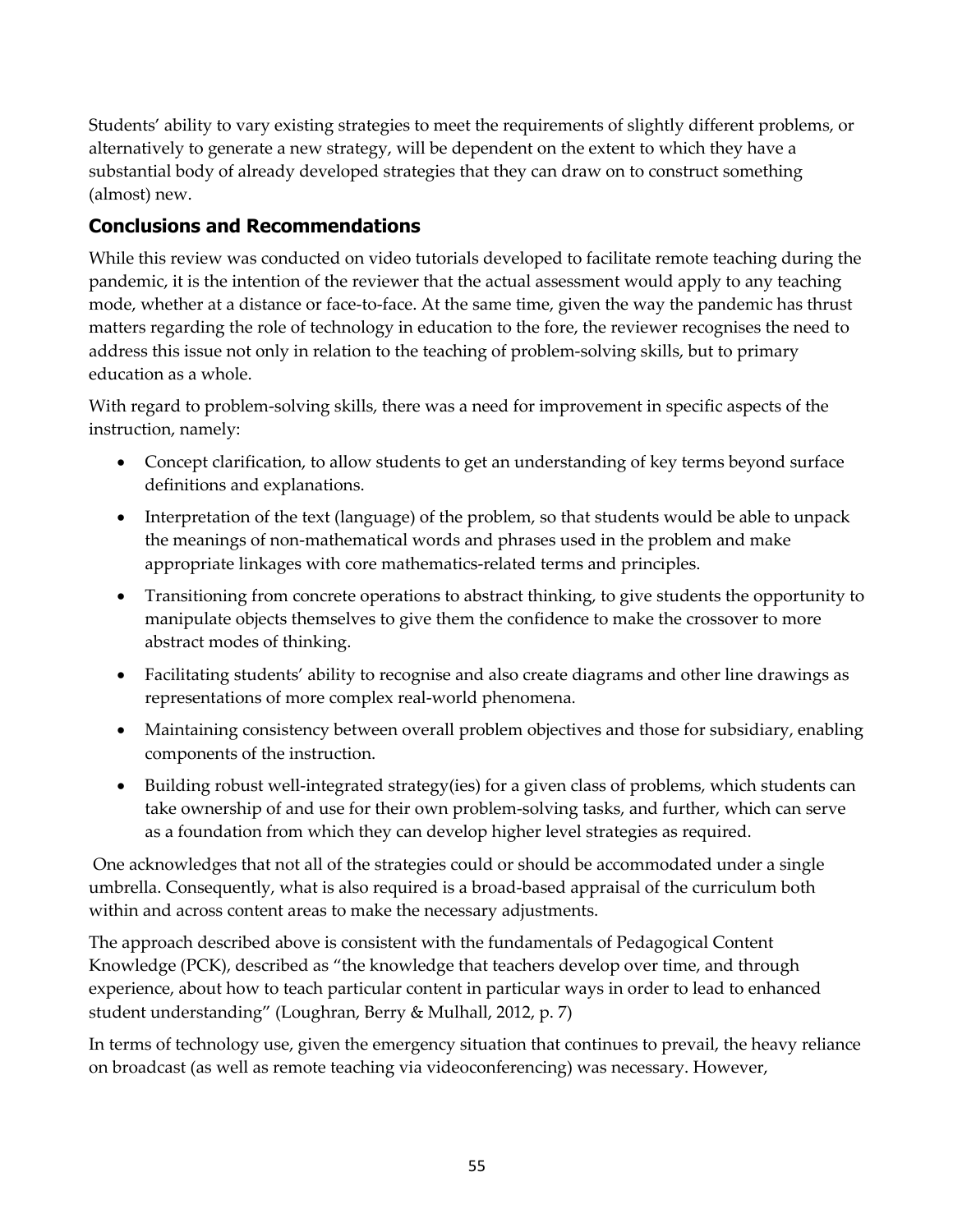notwithstanding the advantages of video broadcast discussed earlier, its limitations cannot be ignored.

This reviewer is of the view that there is a need to develop a technology-use policy for the primary sector (and in fact for the entire education system) that leads it out of the reactive, unsustainable situation it now finds itself in, and which is widening an already big gap between low and high performers. Such a policy would aim to provide all students with access to educationally-appropriate modern technology. For this to happen, there is a need for a shift in thinking away from a laptop for every child, to one that places the emphasis on outfitting all schools with the necessary hardware and software as well as Internet connectivity for communal use. The intention here is to re-establish the school compound as a significant centre of learning in the life of the child, and by extension, to make it the main location for student use of the technologies for purposes of learning.

Some may argue that such a position does not take into account the possibility that the country can be plunged into another phase of increased virus spread. This author would respond with the counterargument that it is not in the interest of a large proportion of the school population for them to be subjected to ongoing remote lecture-type teaching.

There is a need to re-orient thinking on the relationship between technology and learning. Norton and Wiburg (1998) appear to be addressing that issue when they assert:

When educators design learning opportunities for students, they must choose the tool or combination of tools consistent with the intellectual challenges at hand. (p. 38)

Whether the content to be learnt relates to the solving of word problems in mathematics or any other area of learning, the positions articulated above are provided as a useful starting point for contemplating the design and development of the learning experience.

## **References**

- Alexander, V., & Maeda, Y. (2015). Understanding student achievement in mathematics and science: The case of Trinidad and Tobago. *Prospects,* 45, 577-591.
- Burney, S. M. A., & Saleem, H. (2008). Inductive and deductive research approach. *Monograph for lecture presentation.* University of Karachi, Pakistan.
- CNC3 Editor (April 25, 2020). *Education Ministry: Online platforms a success.* https://www.cnc3.co.tt/educationministry-online-platforms-a-success/
- Devlin, M. (2013). Bridging socio-cultural incongruity: Conceptualising the success of students from low socioeconomic status backgrounds in Australian higher education. *Studies in Higher Education, 38*(6), 939-949.
- Kamina, P., & Iyer, N. (2009). From concrete to abstract: Teaching for transfer of learning when using manipulatives. *University of Connecticut: NERA Conference Proceedings.*
- Khan, S. A. (February 8, 2017). *Mathematics proficiency of primary school students in Trinidad and Tobago.* (Submitted in partial fulfilment of the requirements for the degree of Doctor of Education.) Teachers' College, Columbia University.

Kuboni, O. (May 5, 2020). *Schooling in the time of Covid-19 and beyond in T&T.* https://www.facebook.com/notes/olabisi-kuboni/schooling-in-the-time-of-covid-19-and-beyond-intt/2944993535590453